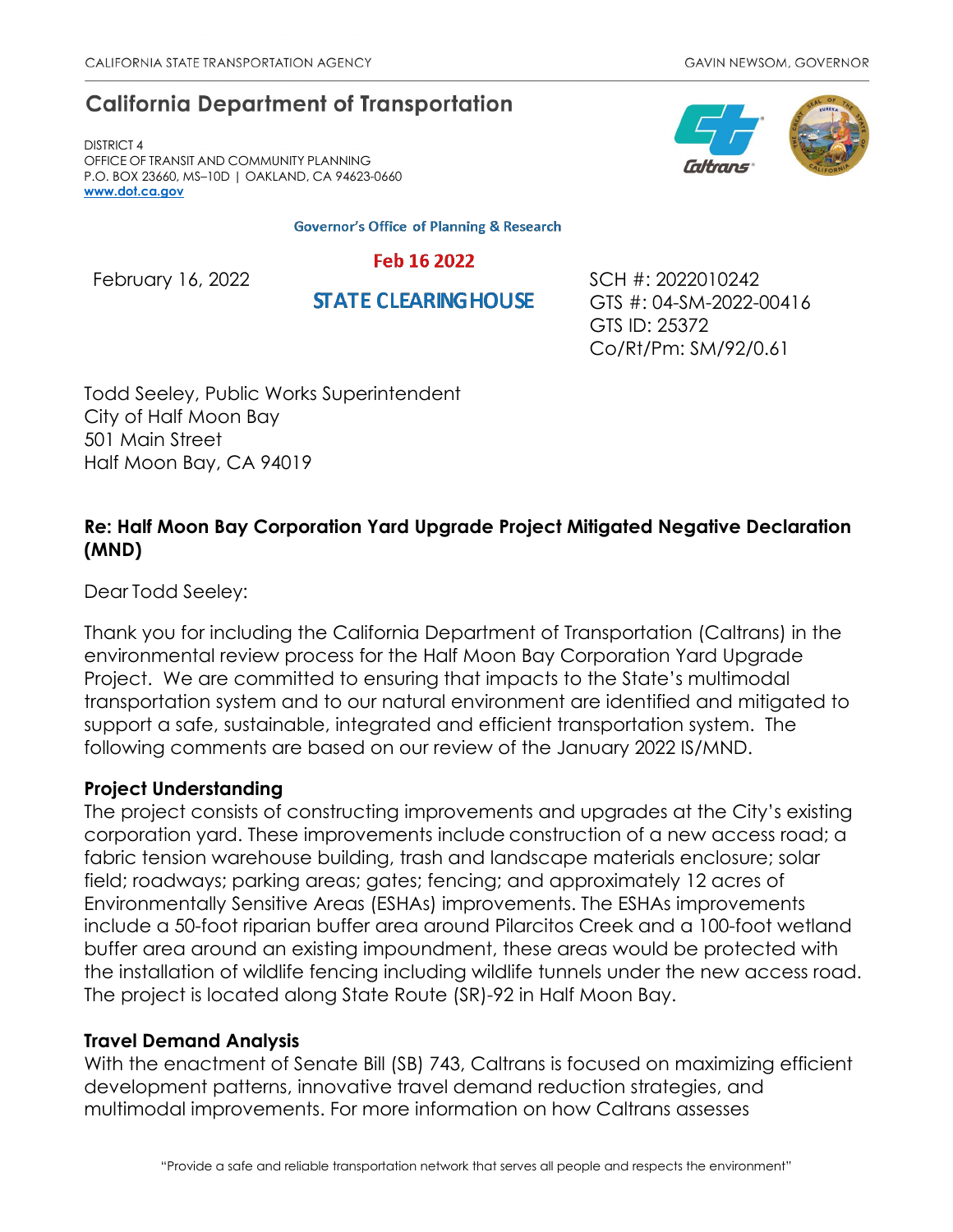Transportation Impact Studies, please review Caltrans' [Transportation Impact Study](https://dot.ca.gov/-/media/dot-media/programs/transportation-planning/documents/sb-743/2020-05-20-approved-vmt-focused-tisg-a11y.pdf)  [Guide \(](https://dot.ca.gov/-/media/dot-media/programs/transportation-planning/documents/sb-743/2020-05-20-approved-vmt-focused-tisg-a11y.pdf)*[link](https://dot.ca.gov/-/media/dot-media/programs/transportation-planning/documents/sb-743/2020-05-20-approved-vmt-focused-tisg-a11y.pdf)*[\).](https://dot.ca.gov/-/media/dot-media/programs/transportation-planning/documents/sb-743/2020-05-20-approved-vmt-focused-tisg-a11y.pdf)

The project VMT analysis and significance determination are undertaken in a manner consistent with the Office of Planning and Research's (OPR) Technical Advisory. Per the IS/MND, this project is found to have no VMT impact, therefore working towards meeting the State's VMT reduction goals.

## **Hydraulics**

Upon preliminary review of the IS/MND, the Topographic Survey (Sheet A003X), and United States Geological Survey (USGS) Half Moon Bay contour mapping, it appears that the project site is downstream of SR-92. Elevation contours shown on both maps suggest that flows drain from the north to south and east to west across SR-92 to the project site toward Pilarcitos Creek. It is Caltrans' understanding that the project site accepts flows from SR-92 and does not drain toward SR-92. From the review of the IS/MND, it appears that the proposed construction, grading, and installation of additional facilities will likely not alter the existing project site parcel drainage patterns to flow toward SR-92. Future plans and documentation of the proposed work will need to show and demonstrate that the parcel does not drain toward SR-92. Assuming drainage patterns remain as they are at/near the project site, the proposed development on the parcel will likely not be a flooding or drainage concern to State Transportation Network (STN) facilities along SR-92.

If the proposed work does alter drainage patterns to flow toward SR-92, a set of detailed plans with a drainage report must be provided to Caltrans. The report will need to explain the hydrology and hydraulics of the site and proposed work; the quantity of flows; and how flows are to be intercepted and conveyed. The report will also need to explain how the energy of flows will be dissipated and released to downstream drainage facilities in accordance with the C.3. requirements of the San Mateo County Municipal Regional Stormwater Permit (MRP). The IS/MND does reference the Half Moon Bay Green Infrastructure Plan (HMP GIP) in several sections. It appears the HMB GIP is synonymous with San Mateo County objectives in this regard. Caltrans concurs with the HMB GIP guidance regarding the C.3. requirements.

As part of the C.3. MRP requirements and the HMB GIP, new developments must demonstrate that post-project flows are equal or less than pre-project flows. Caltrans looks forward to reviewing reports and plans showing how the proposed project meets these requirements. According to the Notice of Intent to Adopt An MND (NOI) document, the "old access road loop" is to be abandoned and a "new access road" is to be constructed. Although the NOI does not state whether the existing road is made of gravel or asphalt concrete, the IS/MND on Page 63 of Chapter 2.7, Environmental Evaluation, Section IV, Part B, and in other parts, does state that paved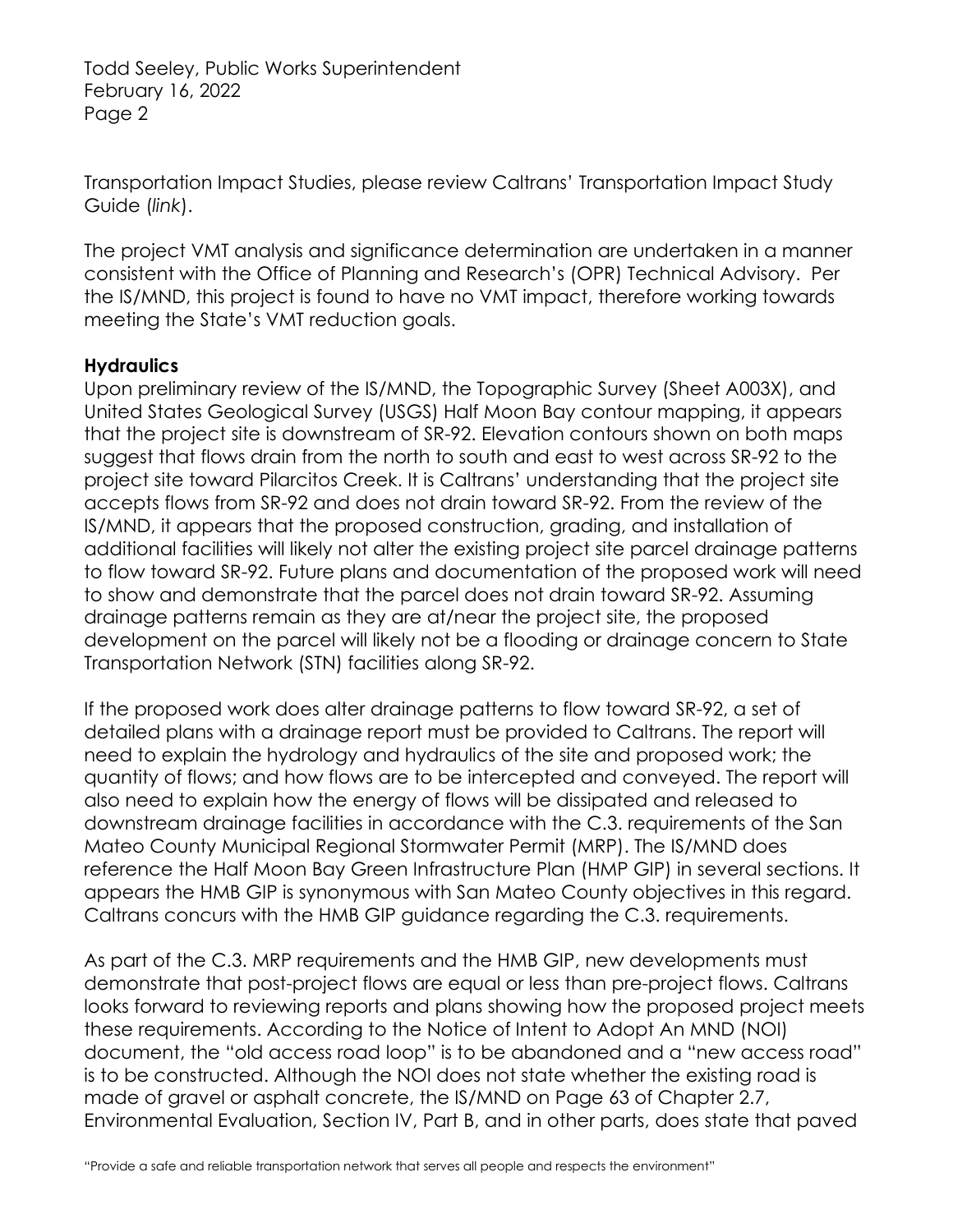roads and two parking spaces will replace gravel roads and that 1.25 acres of impervious surface will be added as part of the proposed development at the site. As stated in Chapter 2.7 of the IS/MND, the removal of gravel roads (considered pervious surface) and placement of paved roads will require the addition of features/elements that encourage infiltration and decrease the possibility of erosion/sediment transport toward/into Pilarcitos Creek, whereas dense-graded asphalt concrete roads are considered impervious (hardscape).

Although the IS/MND mentions the proposed work will include features and elements to meet the C.3. requirements as part of the HMB GIP in several sections, there is no explanation of how stormwater runoff will be intercepted and conveyed, as required, to downstream facilities and Pilarcitos Creek. Page 75 of Chapter 2.10, Section ci, mentions that stormwater runoff will be conveyed downstream via "vegetated swales or channels." Caltrans requests clarification of the following:

- How project designers propose to intercept and convey surface flows across the proposed road;
- If the profile of the proposed road will have sag points to allow for surface flows to drain to Pilarcitos Creek; and
- If a drainage system will need to be installed to intercept and convey flows and if so, where will it drain and how.

These elements will need to be shown on the plans. It is assumed that these details will be addressed in the plans, details and reports as the proposed project is finalized.

# **Construction-Related Impacts**

Potential impacts to Caltrans' Right-of-Way (ROW) from project-related temporary access points should be analyzed. Mitigation for significant impacts due to construction and noise should be identified. Project work that requires movement of oversized or excessive load vehicles on State roadways requires a transportation permit that is issued by Caltrans. To apply, visit: [https://dot.ca.gov/programs/traffic](https://dot.ca.gov/programs/traffic-operations/transportation-permits)[operations/transportation-permits.](https://dot.ca.gov/programs/traffic-operations/transportation-permits)

Prior to construction, coordination may be required with Caltrans to develop a Transportation Management Plan (TMP) to reduce construction traffic impacts to the STN.

#### **Utilities**

Any utilities that are proposed, moved or modified within Caltrans' ROW shall be discussed. If utilities are impacted by the project, provide site plans that show the location of existing and/or proposed utilities. These modifications require a Caltransissued encroachment permit.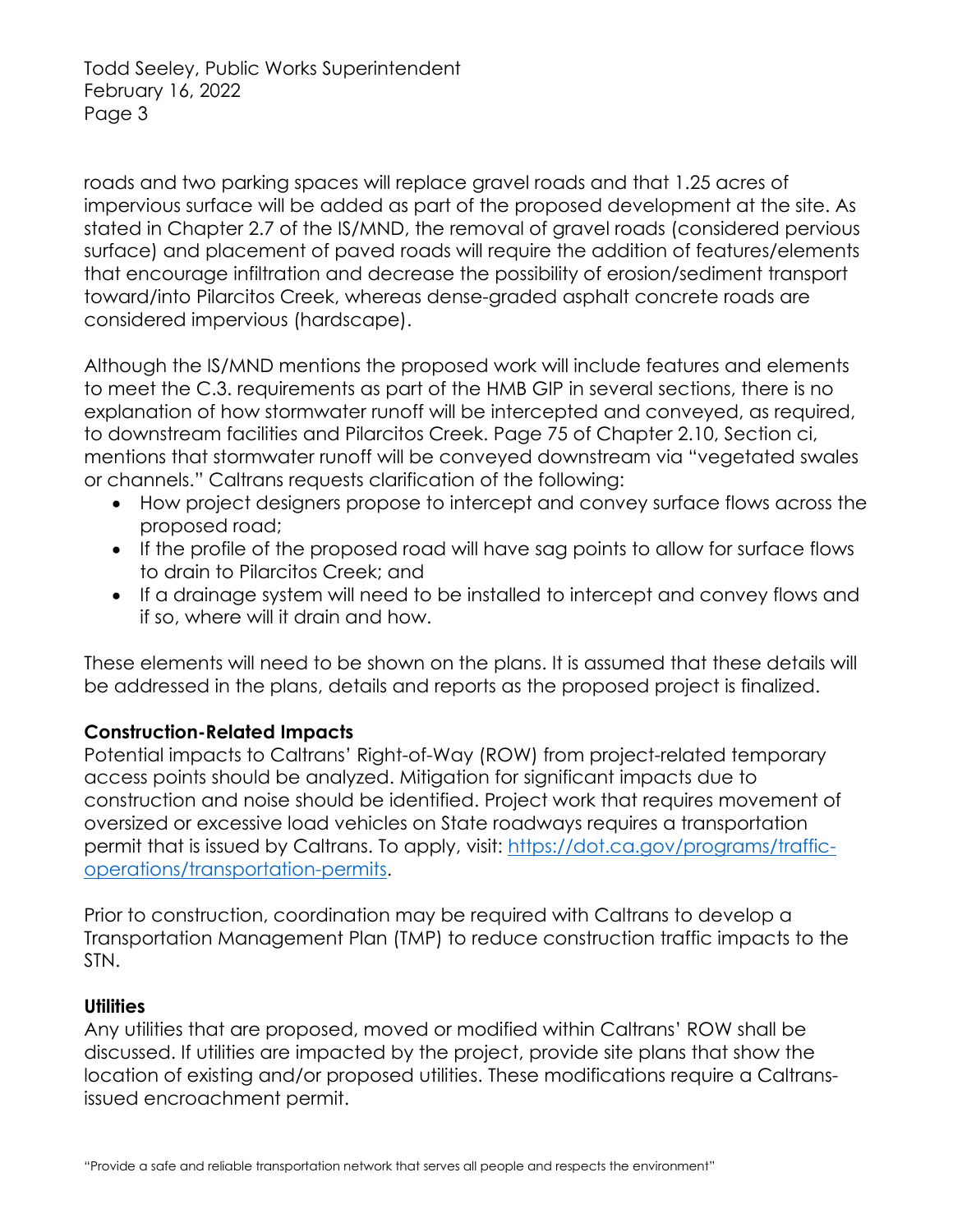### **Lead Agency**

As the Lead Agency, the City of Half Moon Bay is responsible for all project mitigation, including any needed improvements to the STN. The project's fair share contribution, financing, scheduling, implementation responsibilities and lead agency monitoring should be fully discussed for all proposed mitigation measures.

#### **Equitable Access**

If any Caltrans facilities are impacted by the project, those facilities must meet American Disabilities Act (ADA) Standards after project completion. As well, the project must maintain bicycle and pedestrian access during construction. These access considerations support Caltrans' equity mission to provide a safe, sustainable, and equitable transportation network for all users.

#### **Encroachment Permit**

Please be advised that any permanent work or temporary traffic control that encroaches onto Caltrans' ROW requires a Caltrans-issued encroachment permit. As part of the encroachment permit submittal process, you may be asked by the Office of Encroachment Permits to submit a completed encroachment permit application package, digital set of plans clearly delineating Caltrans' ROW, digital copy of signed, dated and stamped (include stamp expiration date) traffic control plans, this comment letter, your response to the comment letter, and where applicable, the following items: new or amended Maintenance Agreement (MA), approved Design Standard Decision Document (DSDD), approved encroachment exception request, and/or airspace lease agreement. Your application package may be emailed to [D4Permits@dot.ca.gov.](mailto:D4Permits@dot.ca.gov)

Please note that Caltrans is in the process of implementing an online, automated, and milestone-based Caltrans Encroachment Permit System (CEPS) to replace the current permit application submittal process with a fully electronic system, including online payments. The new system is expected to be available during 2022. To obtain information about the most current encroachment permit process and to download the permit application, please visit [https://dot.ca.gov/programs/traffic](https://dot.ca.gov/programs/traffic-operations/ep/applications)[operations/ep/applications.](https://dot.ca.gov/programs/traffic-operations/ep/applications)